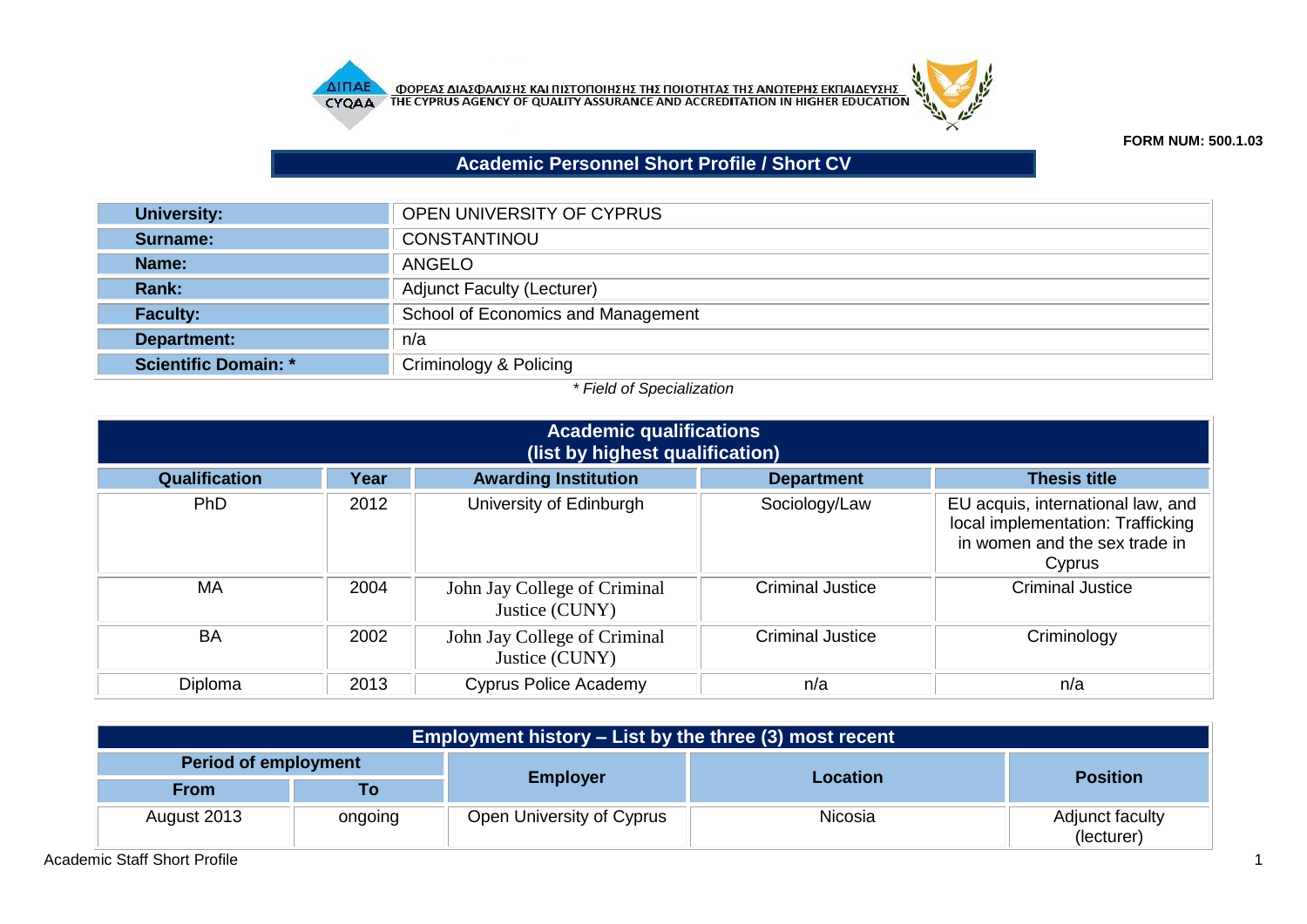| September 2019<br>September 2018 | December 2019<br>December 2018 | University of Cyprus | Nicosia | <b>Visiting Senior Lecturer</b> |
|----------------------------------|--------------------------------|----------------------|---------|---------------------------------|
| September 2011                   | September 2019                 | Cyprus Police        | Nicosia | Police Constable                |

|                    | Key refereed journal papers, monographs, books, conference publications etc. List the five (5) more recent and other<br>five (5) selected - (max total 10) |                                                                                                                                                                                                        |                           |                                                                     |                                        |                |  |
|--------------------|------------------------------------------------------------------------------------------------------------------------------------------------------------|--------------------------------------------------------------------------------------------------------------------------------------------------------------------------------------------------------|---------------------------|---------------------------------------------------------------------|----------------------------------------|----------------|--|
| <b>Ref. Number</b> | Year                                                                                                                                                       | <b>Title</b>                                                                                                                                                                                           | <b>Other</b><br>authors   | <b>Journal and Publisher /</b><br><b>Conference</b>                 | Vol.                                   | <b>Pages</b>   |  |
| 1                  | 2019                                                                                                                                                       | The roles and actions of sex<br>traffickers in Cyprus: An<br>overview                                                                                                                                  |                           | Trends in Organized Crime                                           | DOI:<br>10.1007/s12117-<br>019-09369-4 | $1 - 26$       |  |
| 2                  | 2018                                                                                                                                                       | How do police officers cope<br>with police corruption and<br>corrupt peers? A typology in<br>the making                                                                                                |                           | Policing: A Journal of Policy<br>and Practice (Oxford)              | DOI:<br>10.1093/police/p<br>ay080      | $1 - 20$       |  |
| 3                  | 2018                                                                                                                                                       | An attestation of the spatiality<br>and saliency of police culture:<br>A cross comparison study of<br>Croatian and Cypriot law<br>enforcers                                                            | <b>Butorac</b><br>Ksenija | <b>Police Practice and</b><br>Research: An International<br>Journal | 20                                     | 48-63          |  |
| $\overline{4}$     | 2017                                                                                                                                                       | Is police culture echoed in<br>Southern Europe? The case<br>of novice police constables in<br>Cyprus                                                                                                   |                           | European Journal of Policing<br><b>Studies</b>                      | 5                                      | 24-46          |  |
| 5                  | 2017                                                                                                                                                       | Harming the very people<br>whom the law is seeking to<br>protect? The nexus between<br>international, European Union,<br>and domestic law on human<br>trafficking, and police<br>undercover operations |                           | New Journal of European<br><b>Criminal Law</b>                      | 8                                      | $1 - 20$       |  |
| 6                  | 2016                                                                                                                                                       | Is crime displacement<br>inevitable? Lessons from the<br>enforcement of laws against                                                                                                                   |                           | European Journal of<br>Criminology                                  | 13                                     | $214 -$<br>230 |  |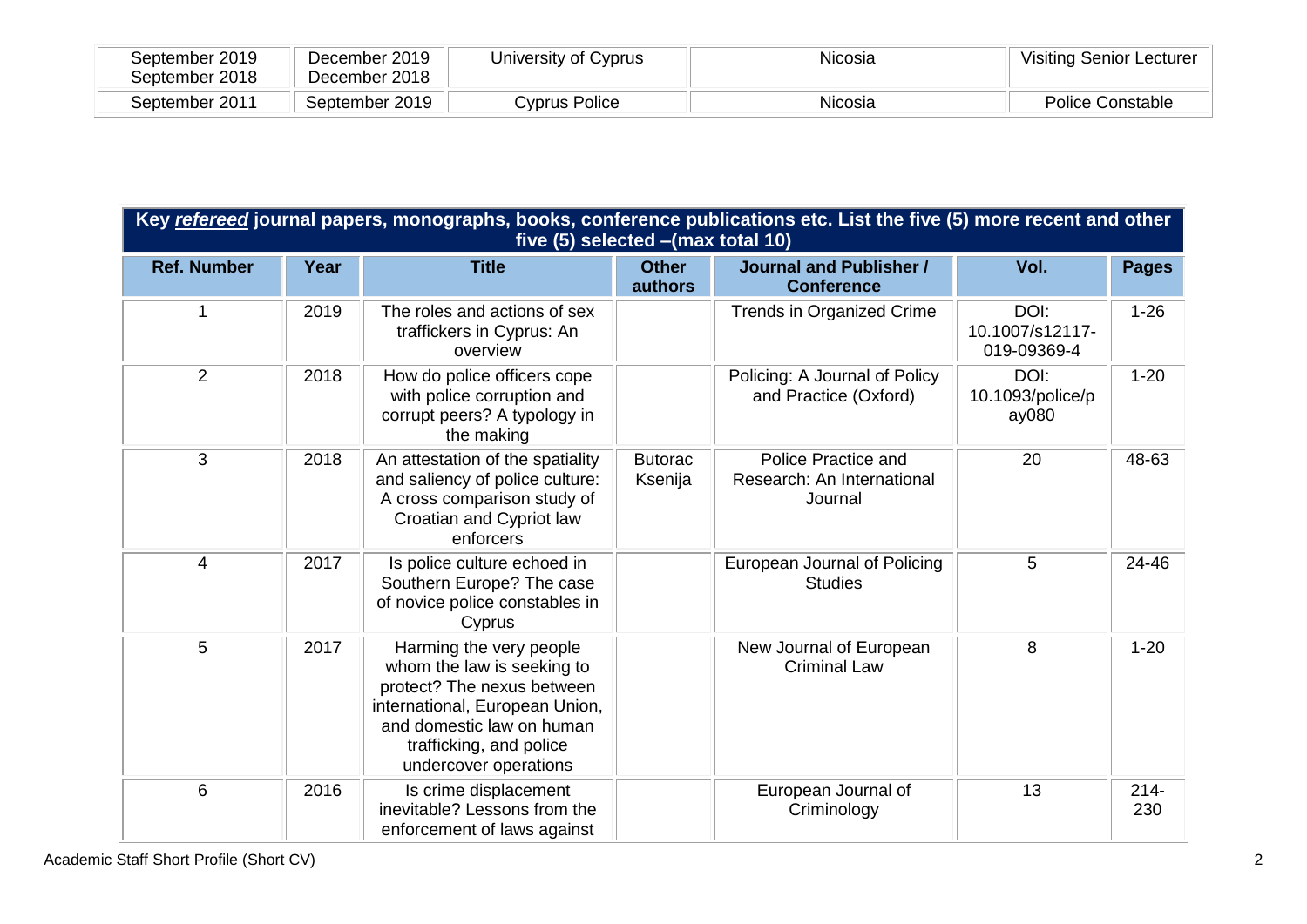|    |      | prostitution-related human<br>trafficking in Cyprus                                                             |                                                                                        |    |                |
|----|------|-----------------------------------------------------------------------------------------------------------------|----------------------------------------------------------------------------------------|----|----------------|
|    | 2016 | 'Demystifying' the police: A<br>participant observation study<br>of police stops (and searches)                 | International Journal of<br><b>Contemporary and Applied</b><br><b>Criminal Justice</b> | 40 | 79-99          |
| 8  | 2015 | Cyprus Republic v Danail<br>Naydenov: A cornerstone<br>decision over a human<br>trafficking case                | Global Journal of<br><b>Comparative Law</b>                                            | 4  | $233 -$<br>241 |
| 9  | 2013 | Human trafficking on trial:<br>Dissecting the adjudication of<br>human trafficking cases in<br>Cyprus           | <b>Feminist Legal Studies</b>                                                          | 21 | 163-<br>183    |
| 10 | 2013 | Cyprus and the global<br>polemics of sex trafficking and<br>sex trade: Colonial and<br>postcolonial connections | <b>International Criminal Justice</b><br>Review                                        | 23 | 280-<br>294    |
|    |      |                                                                                                                 |                                                                                        |    |                |

|                    | Exhibitions (where applicable). List the five (5) more recent and other five (5) selected.<br>(max total 10) |              |                              |           |                           |  |
|--------------------|--------------------------------------------------------------------------------------------------------------|--------------|------------------------------|-----------|---------------------------|--|
| <b>Ref. Number</b> | <b>Date</b>                                                                                                  | <b>Topic</b> | <b>International / Local</b> | Location* | <b>Role in Exhibition</b> |  |
|                    |                                                                                                              |              |                              |           |                           |  |
| $\mathcal{P}$      |                                                                                                              |              |                              |           |                           |  |
| 3                  |                                                                                                              |              |                              |           |                           |  |
| 4                  |                                                                                                              |              |                              |           |                           |  |
| 5                  |                                                                                                              |              |                              |           |                           |  |
| 6                  |                                                                                                              |              |                              |           |                           |  |
|                    |                                                                                                              |              |                              |           |                           |  |
| 8                  |                                                                                                              |              |                              |           |                           |  |
| 9                  |                                                                                                              |              |                              |           |                           |  |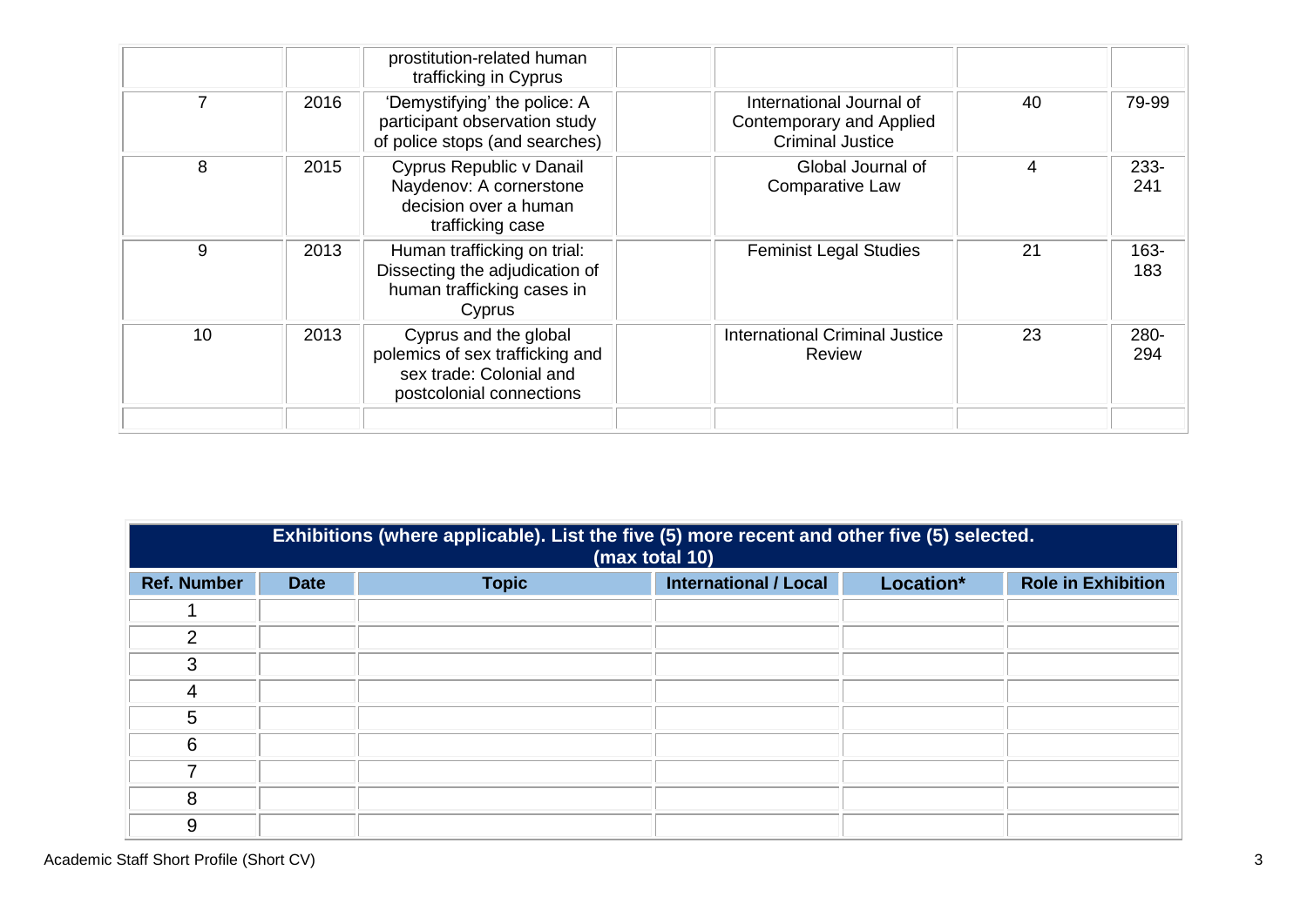\**Specify venue, geographic location etc*

|                       | Research Projects. List the five (5) more recent and other five (5) selected<br>(max total 10) |                                                                                                                |                                                                                                                                                                     |                                                                    |  |  |
|-----------------------|------------------------------------------------------------------------------------------------|----------------------------------------------------------------------------------------------------------------|---------------------------------------------------------------------------------------------------------------------------------------------------------------------|--------------------------------------------------------------------|--|--|
| Ref.<br><b>Number</b> | <b>Date</b>                                                                                    | <b>Title</b>                                                                                                   | <b>Funded by</b>                                                                                                                                                    | <b>Project Role*</b>                                               |  |  |
| 1                     | 2020                                                                                           | The mapping of rape offences in<br>Cyprus: A criminological and<br>legal analysis                              | Ministry of Justice and<br>Public Order of Cyprus &<br>the Holy Archbishopric of<br>Cyprus                                                                          | Researcher                                                         |  |  |
| $\overline{2}$        | 2018                                                                                           | An analysis of the detection,<br>investigation, prosecution, and<br>adjudication of human trafficking<br>cases | Ministry of Justice and<br><b>Public Order of Cyprus</b>                                                                                                            | <b>Research Team Member</b><br>(Law Dept. University of<br>Cyprus) |  |  |
| 3                     | 2014-2016                                                                                      | <b>Trafficking as a Criminal</b><br>Enterprise                                                                 | European Union's<br><b>Seventh Framework</b><br>Programme for research,<br>technological<br>development and<br>demonstration, under<br>grant agreement no<br>607669 | <b>Research Team Member</b>                                        |  |  |
| $\overline{4}$        | 2007-2011                                                                                      | Governmental and non-<br>governmental partaking in<br>counteracting sex trafficking in<br>Cyprus               | Ministry of Justice and<br><b>Public Order of Cyprus</b>                                                                                                            | Researcher                                                         |  |  |
| 5                     |                                                                                                |                                                                                                                |                                                                                                                                                                     |                                                                    |  |  |
| 6                     |                                                                                                |                                                                                                                |                                                                                                                                                                     |                                                                    |  |  |
| $\overline{7}$        |                                                                                                |                                                                                                                |                                                                                                                                                                     |                                                                    |  |  |
| 8                     |                                                                                                |                                                                                                                |                                                                                                                                                                     |                                                                    |  |  |
| 9                     |                                                                                                |                                                                                                                |                                                                                                                                                                     |                                                                    |  |  |
| 10                    |                                                                                                |                                                                                                                |                                                                                                                                                                     |                                                                    |  |  |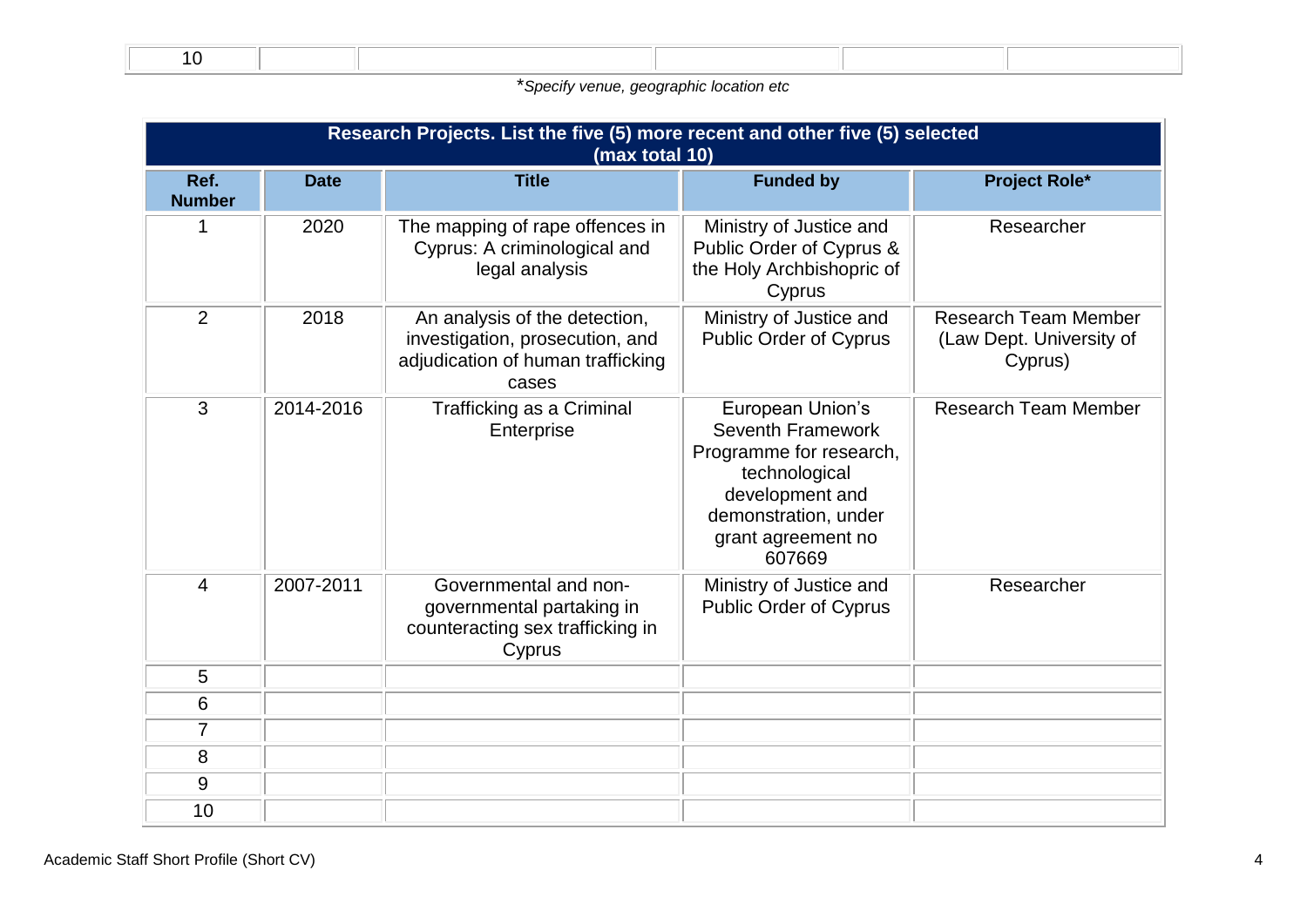|                    | <b>Consulting Services and/or Participation in Councils / Boards/ Editorial Committees.</b><br>List the five (5) more recent |                                                                                  |                                                                                        |                       |  |  |
|--------------------|------------------------------------------------------------------------------------------------------------------------------|----------------------------------------------------------------------------------|----------------------------------------------------------------------------------------|-----------------------|--|--|
| <b>Ref. Number</b> | <b>Period</b>                                                                                                                | <b>Organization</b>                                                              | <b>Title of Position or Service</b>                                                    | <b>Key Activities</b> |  |  |
|                    | 2017-ongoing                                                                                                                 | <b>Cyprus Police</b><br>Academy                                                  | Member of the Quality<br><b>Assurance Committee</b>                                    |                       |  |  |
| 2                  | 2016-ongoing                                                                                                                 | Open<br>University of<br>Cyprus                                                  | Member of the Academic<br>Council for the graduate<br>programme of Criminal Justice    |                       |  |  |
| 3                  | 2015-ongoing                                                                                                                 | Open<br>University of<br>Cyprus                                                  | Member of the Academic<br>Council for the undergraduate<br>programme of Police Studies |                       |  |  |
| $\overline{4}$     | 2013-2018                                                                                                                    | European<br><b>Union Agency</b><br>for Law<br>Enforcement<br>Training<br>(CEPOL) | <b>National Police Correspondent</b><br>for Research and Science on<br>Policing        |                       |  |  |
| 5                  |                                                                                                                              |                                                                                  |                                                                                        |                       |  |  |

|                       | Awards / International Recognition (where applicable). List the five (5) more recent and other five (5) selected.<br>(max total 10) |                                                                        |                                 |  |  |  |
|-----------------------|-------------------------------------------------------------------------------------------------------------------------------------|------------------------------------------------------------------------|---------------------------------|--|--|--|
| Ref.<br><b>Number</b> | <b>Date</b>                                                                                                                         | <b>Title</b>                                                           | <b>Awarded by:</b>              |  |  |  |
|                       | 2007/09                                                                                                                             | Monetary award by the School of Social and<br><b>Political Studies</b> | University of Edinburgh         |  |  |  |
| າ                     | 2003                                                                                                                                | <b>Makarios Scholarship</b>                                            | Theodore and Wally Lappas Award |  |  |  |
| 3                     |                                                                                                                                     |                                                                        |                                 |  |  |  |
|                       |                                                                                                                                     |                                                                        |                                 |  |  |  |